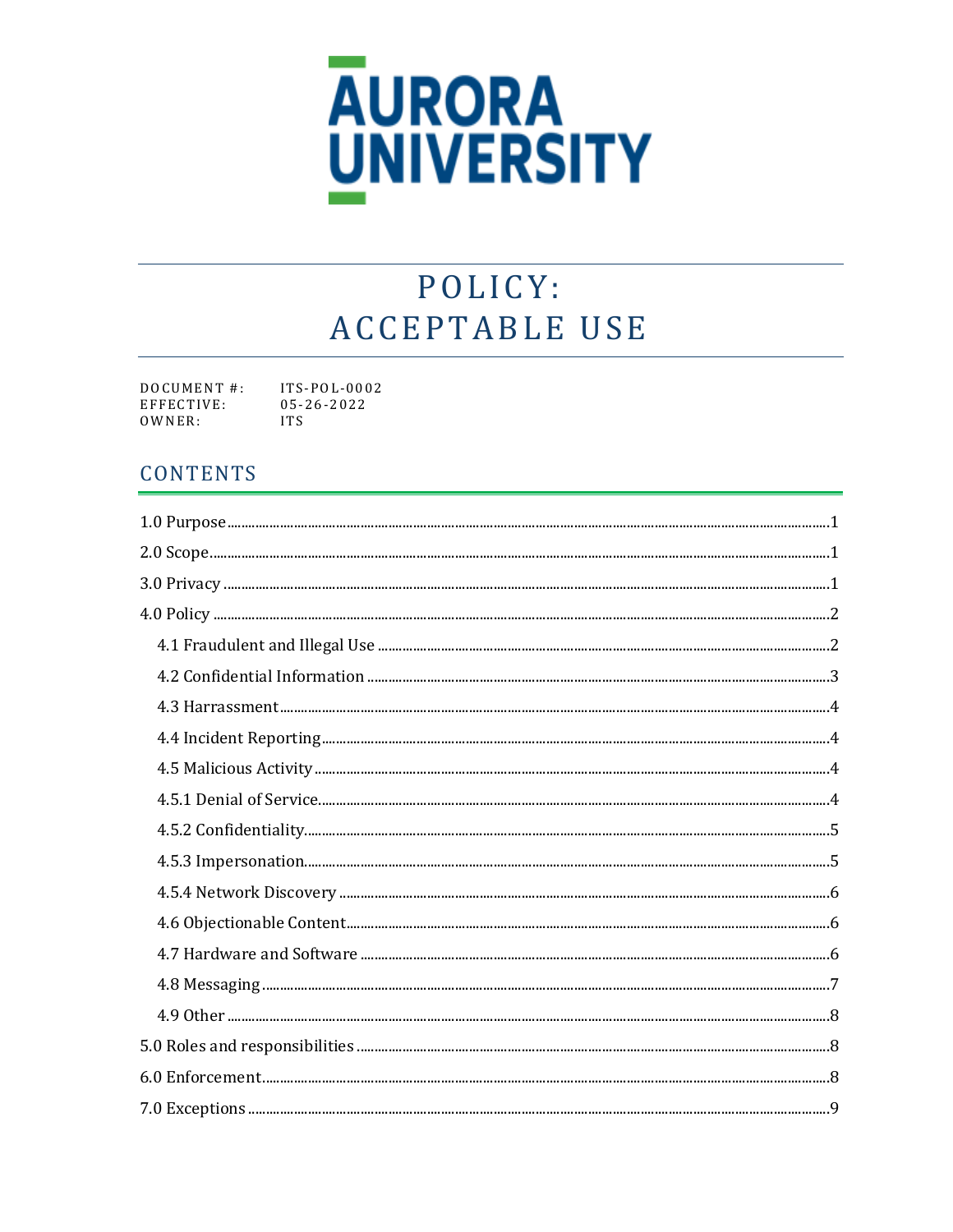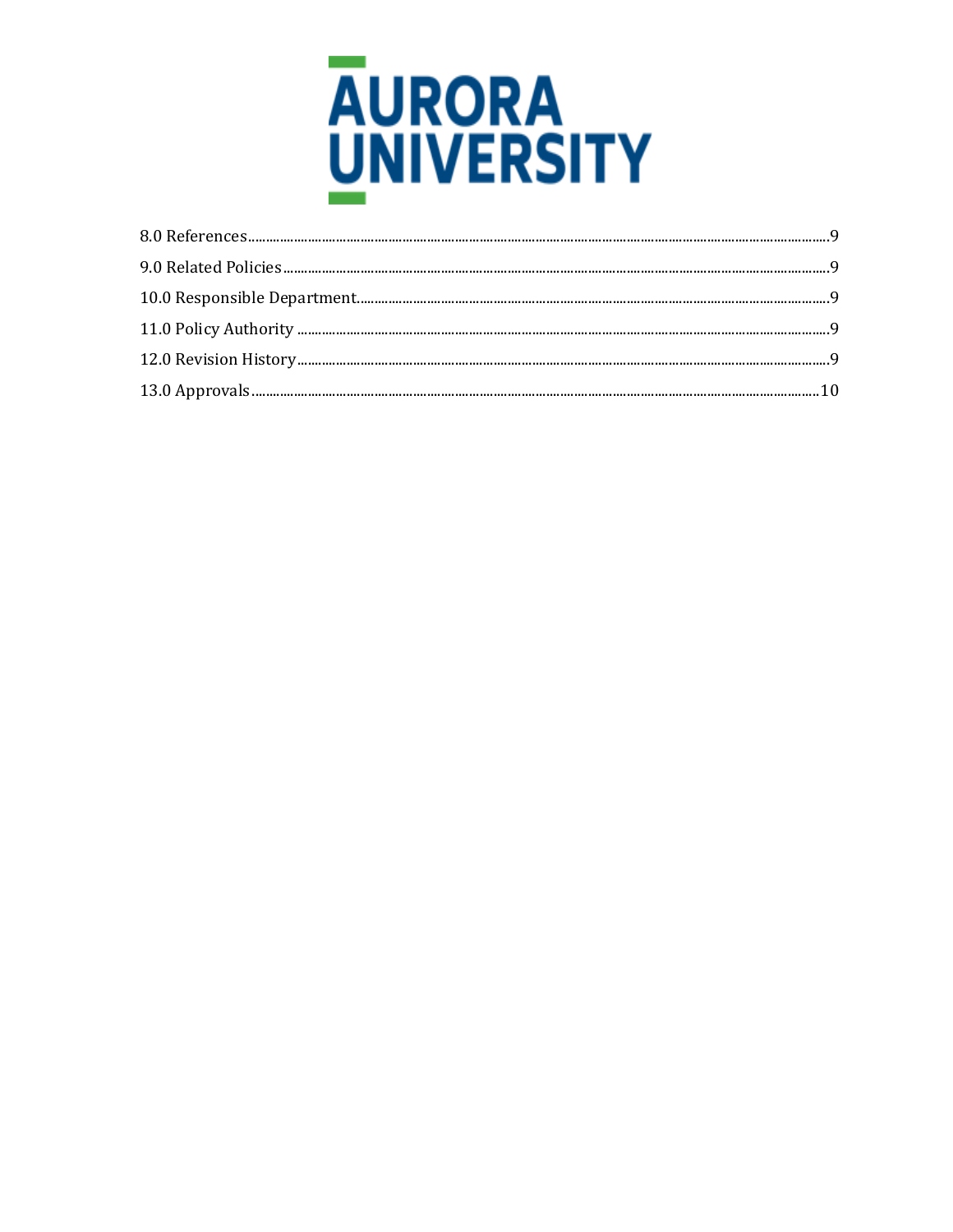

# <span id="page-2-0"></span>1.0 PURPOSE

Aurora University's technology infrastructure exists to support the institution and administrative activities needed to fulfill the institution's mission. Access to these resources is a privilege that should be exercised responsibly, ethically and lawfully.

The purpose of this Acceptable Use Policy is to clearly establish each member of the institution's role in protecting its information assets and communicate minimum expectations for meeting these requirements. Fulfilling these objectives will enable Aurora University to implement a comprehensive system-wide Information Security Program.

# <span id="page-2-1"></span>2.0 SCOPE

This policy applies to all users of computing resources owned, managed or otherwise provided by the institution. Individuals covered by this policy include, but are not limited to, all faculty, staff, student workers and service providers with access to the institution's computing resources and/or facilities. Computing resources include all Aurora University owned, licensed or managed hardware and software, email domains and related services and any use of the institution's network via a physical or wireless connection, regardless of the ownership of the computer or device connected to the network.

# <span id="page-2-2"></span>3.0 PRIVACY

Aurora University will make every reasonable effort to respect a user's privacy. However, faculty, staff and student workers do not acquire a right of privacy for communications transmitted or stored on the institution's resources. Additionally, in response to a judicial order or any other action required by law or permitted by official Aurora University policy or as otherwise considered reasonably necessary to protect or promote the legitimate interests of the institution, the President of the institution may authorize an Aurora University official or an authorized agent, to access, review, monitor and/or disclose computer files associated with an individual's account. Examples of situations where the exercise of this authority would be warranted include, but are not limited to, the investigation of violations of law or the institution's rules, regulations or policy, or when access is considered necessary to conduct Aurora University business due to the unexpected absence of faculty, staff or student workers or to respond to health or safety emergencies.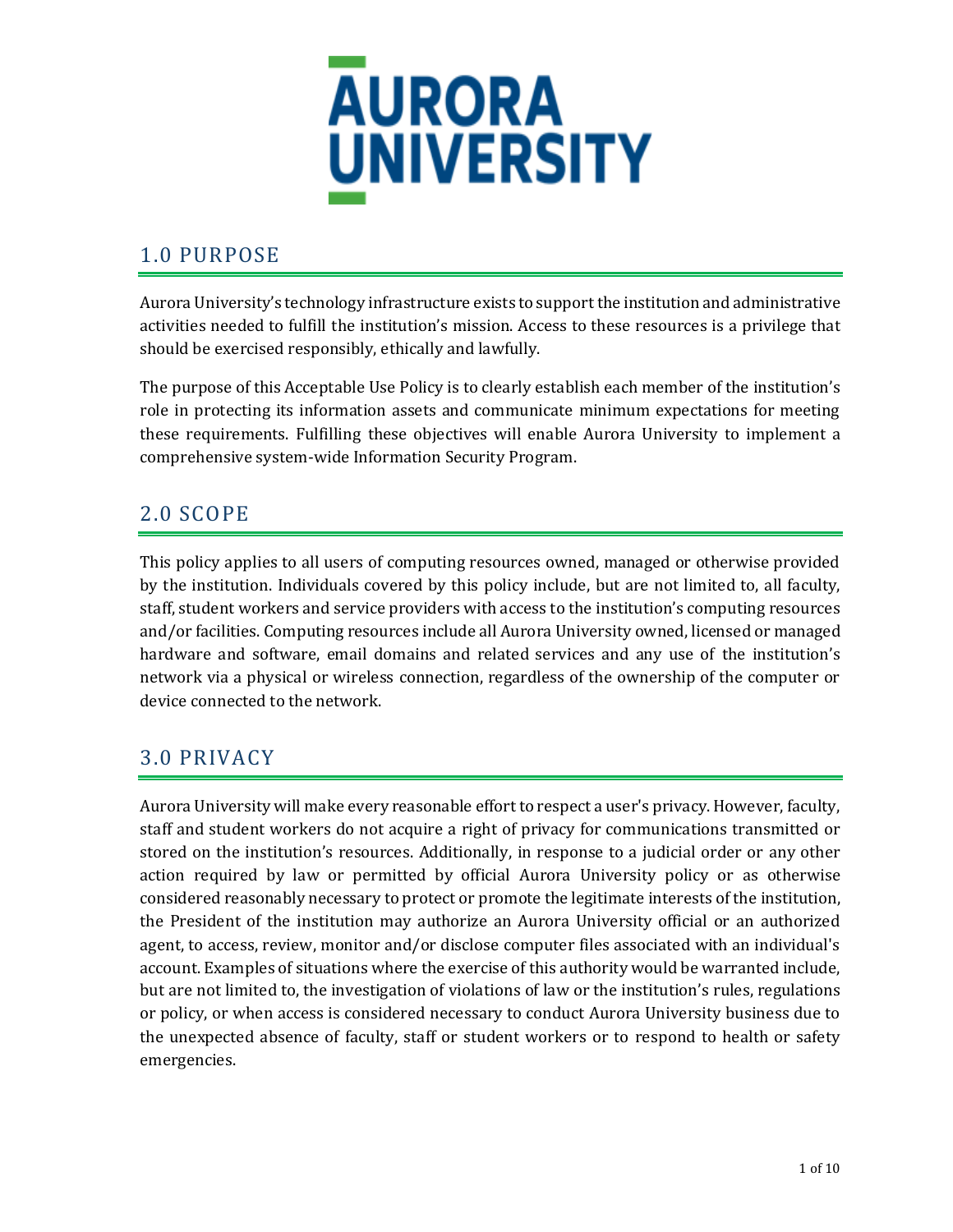

## <span id="page-3-0"></span>4.0 POLICY

Activities related to Aurora University mission take precedence over computing pursuits of a more personal or recreational nature. Any use that disrupts the institution's mission is prohibited.

Following the same standards of common sense, courtesy and civility that govern the use of other shared facilities, acceptable use of information technology resources generally respects all individuals' privacy, but subject to the right of individuals to be free from intimidation, harassment, and unwarranted annoyance. All users of Aurora University's computing resources must adhere to the requirements enumerated below.

#### <span id="page-3-1"></span>4.1 FRAUDULENT AND ILLEGAL USE

Aurora University explicitly prohibits the use of any information system for fraudulent and/or illegal purposes. While using any of the institution's information systems, a user must not engage in any activity that is illegal under local, state, federal, and/or international law. As a part of this policy, users must not:

- Violate the rights of any individual or company involving information protected by copyright, trade secret, patent or other intellectual property, or similar laws or regulations, including, but not limited to, the installation or distribution of pirated or other software products that are not appropriately licensed for use by Aurora University.
- Use in any way copyrighted material including, but not limited to, photographs, books, or other copyrighted sources, copyrighted music, and any copyrighted software for which the institution does not have a legal license.
- Export software, technical information, encryption software, or technology in violation of international or regional export control laws.
- Issue statements about warranty, expressed or implied, unless it is a part of normal job duties, or make fraudulent offers of products, items, and/or services.

Any user that suspects or is aware of the occurrence of any activity described in this section, or any other activity they believe may be fraudulent or illegal, must notify his/her direct supervisor immediately.

If any user creates any liability on behalf of Aurora University due to inappropriate use of the institution's resources, the user agrees to indemnify and hold the institution harmless, should it be necessary for Aurora University to defend itself against the activities or actions of the user.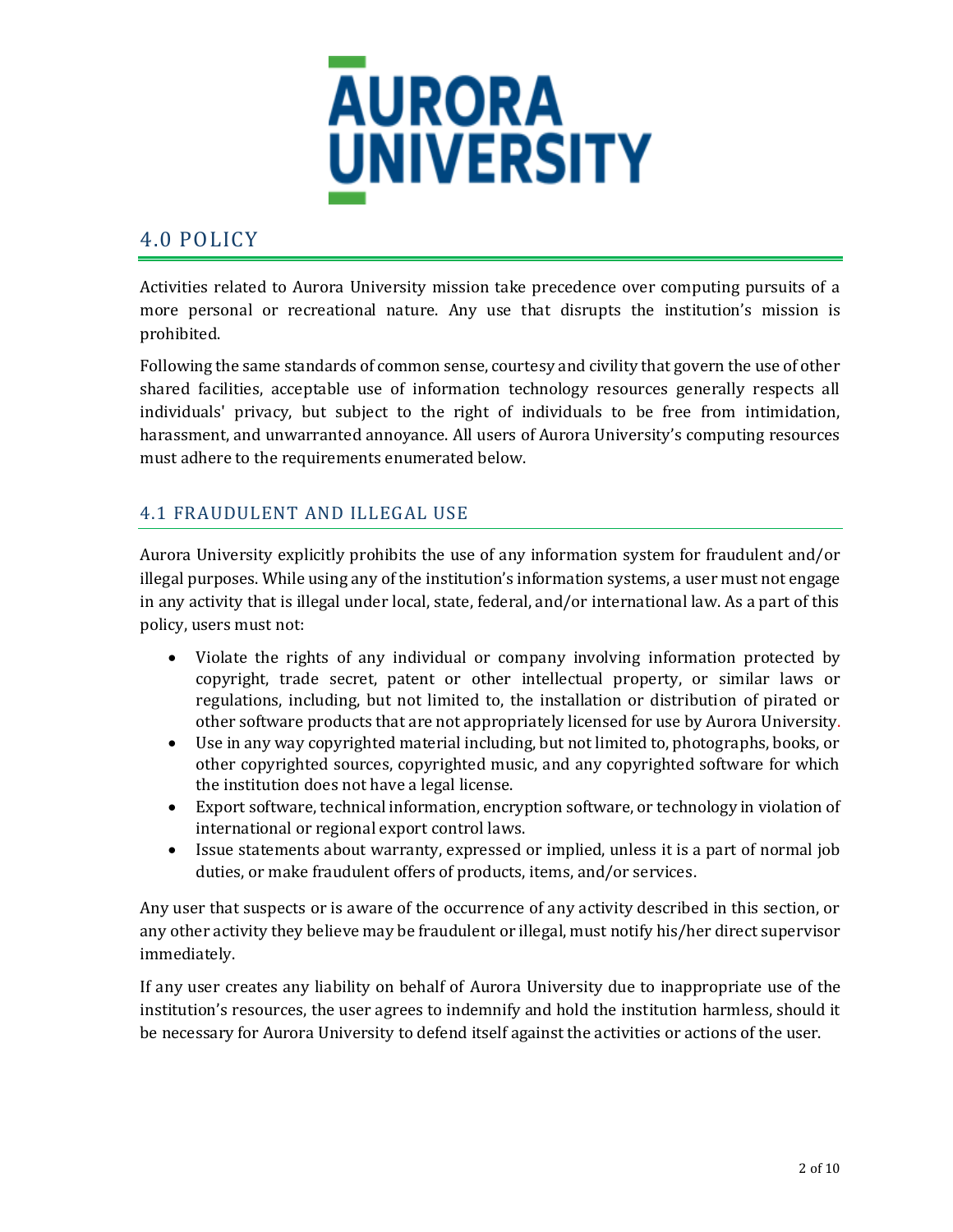

#### <span id="page-4-0"></span>4.2 CONFIDENTIAL INFORMATION

Aurora University has both an ethical and legal responsibility for protecting confidential information in accordance with its Data Classification Policy. To that end, there are some general positions that the institution has taken:

- Transmission of confidential information by end-user messaging technologies (for example, e-mail, instant messaging, SMS, chat, etc.) is prohibited.
- Writing or storage of confidential information on mobile devices (phones, tablets, USB drives) and removable media is prohibited. Mobile devices that access confidential information will be physically secured when not in use and located to minimize the risk of unauthorized access.
- All faculty, staff, student workers and service providers will use approved workstations or devices to access institution's data, systems, or networks. Non-institution owned workstations that store, process, transmit, or access confidential information are prohibited. Accessing, storage, or processing confidential information on home computers is prohibited.
- All institution portable workstations will be securely maintained when in the possession of workforce members. Such workstations will be handled as carry-on (hand) baggage on public transport. They will be concealed and/or locked when in private transport (e.g., locked in the trunk of an automobile) when not in use.
- Photographic, video, audio, or other recording equipment will not be utilized in secure areas.
- All confidential information stored on workstations and mobile devices must be encrypted.
- All faculty, staff and student workers who use institution-owned workstations will take all reasonable precautions to protect the confidentiality, integrity and availability of information contained on the workstation.
- Institution faculty, staff, student workers and affiliates who move electronic media or information systems containing confidential information are responsible for the subsequent use of such items and will take all appropriate and reasonable actions to protect them against damage, theft and unauthorized use.
- Institution workforce members will activate their workstation locking software whenever they leave their workstation unattended or will log off from or lock their workstation when their shift is complete.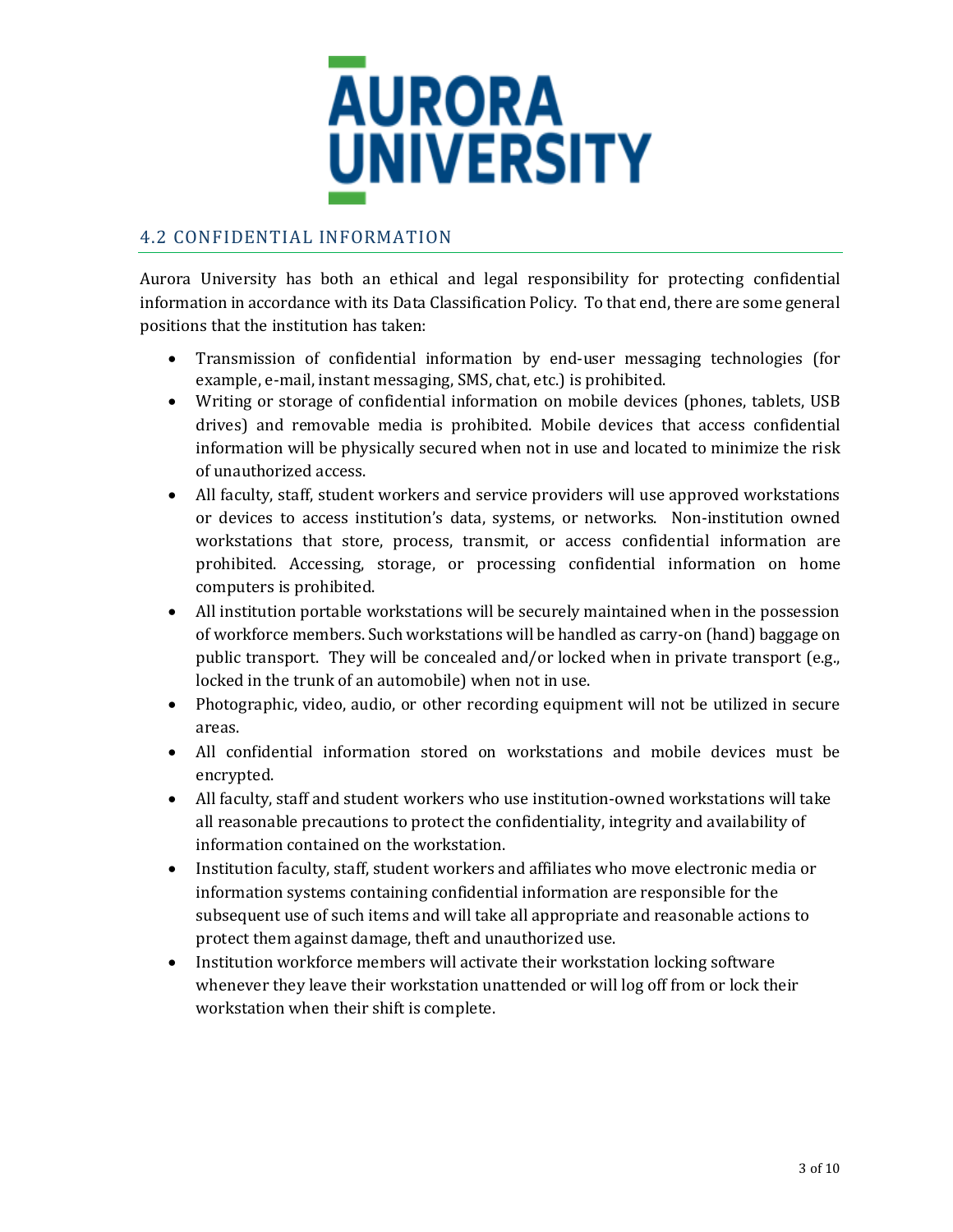

#### <span id="page-5-0"></span>4.3 HARRASSMENT

Aurora University is committed to providing a safe and productive environment, free from harassment, for all faculty, staff and student workers. For this reason, users must not:

- Use institution information systems to harass any other person via e-mail, telephone, or any other means, or
- Actively procure or transmit material that is in violation of sexual harassment or hostile workplace laws.

If a user feels he/she is being harassed through the use of the institution's information systems, the user must report it, in writing, to his/her supervisor or any department head.

#### <span id="page-5-1"></span>4.4 INCIDENT REPORTING

Aurora University is committed to responding to security incidents involving personnel, institution-owned information or institution-owned information assets. As part of this policy:

- The loss, theft or inappropriate use of institutional access credentials (e.g., passwords, key cards or security tokens), assets (e.g., laptop, cell phones), or other information will be reported to the IT Service Desk.
- No faculty, staff or student worker will prevent another member from reporting a security incident.

#### <span id="page-5-2"></span>4.5 MALICIOUS ACTIVITY

Aurora University strictly prohibits the use of information systems for malicious activity against other users, the institution's information systems themselves, or the information assets of other parties.

#### <span id="page-5-3"></span>4.5.1 DENIAL OF SERVICE

Users must not:

- Perpetrate, cause, or in any way enable disruption of Aurora University's information systems or network communications by denial-of-service methods;
- Knowingly introduce malicious programs, such as viruses, worms, and Trojan horses, to any information system; or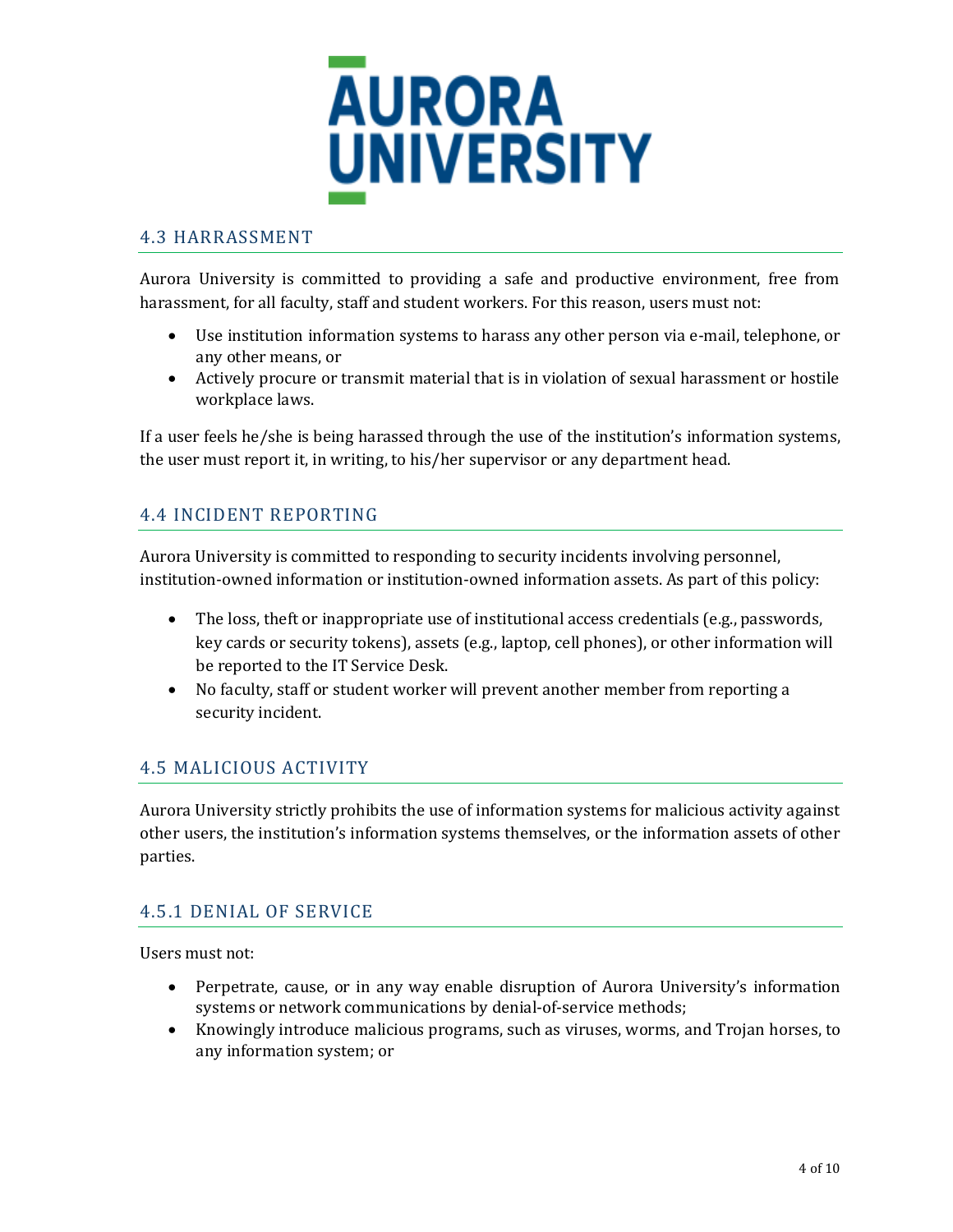

• Intentionally develop or use programs to infiltrate a computer, computing system, or network and/or damage or alter the software components of a computer, computing system or network.

#### <span id="page-6-0"></span>4.5.2 CONFIDENTIALITY

Users must not:

- Perpetrate, cause, or in any way enable security breaches, including, but not limited to, accessing data of which the user is not an intended recipient or logging into a server or account that the user is not expressly authorized to access;
- Facilitate use or access by non-authorized users, including sharing their password or other login credentials with anyone, including other users, family members, or friends;
- Use the same password for Aurora University accounts as for other non-Aurora University access (for example, personal ISP account, social media, benefits, email, etc.);
- Attempt to gain access to files and resources to which they have not been granted permission, whether or not such access is technically possible, including attempting to obtain, obtaining, and/or using another user's password; or
- Make copies of another user's files without that user's knowledge and consent.
- All encryption keys employed by users must be provided to Information Technology if requested, in order to perform functions required by this policy.
- Base passwords on something that can be easily guessed or obtained using personal information (e.g., names, favorite sports teams, etc.).

#### <span id="page-6-1"></span>4.5.3 IMPERSONATION

Users must not:

- Circumvent the user authentication or security of any information system;
- Add, remove, or modify any identifying network header information ("spoofing") or attempt to impersonate any person by using forged headers or other identifying information;
- Create and/or use a proxy server of any kind, other than those provided by Aurora University, or otherwise redirect network traffic outside of normal routing with authorization; or
- Use any type of technology designed to mask, hide, or modify their identity or activities electronically.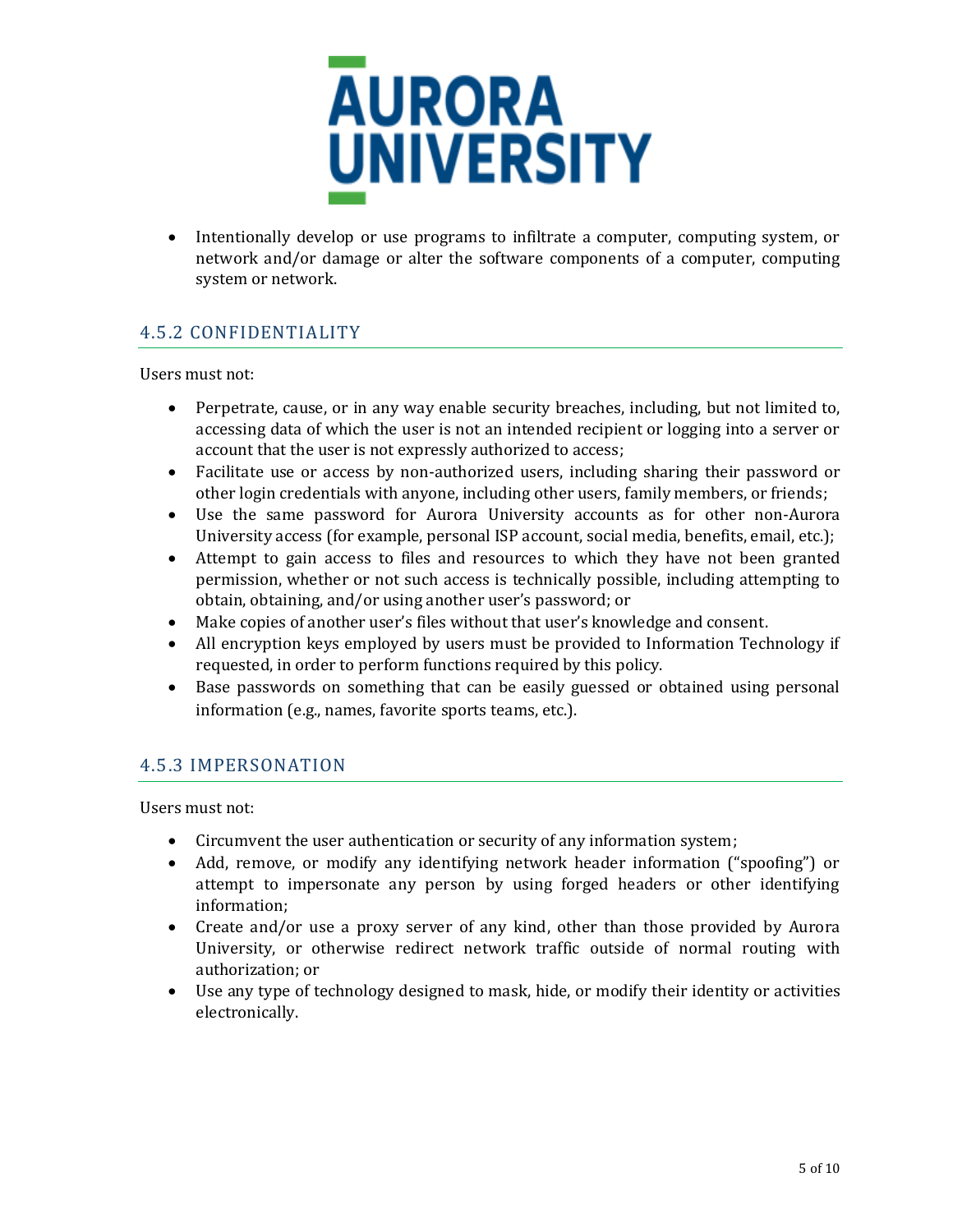

#### <span id="page-7-0"></span>4.5.4 NETWORK DISCOVERY

Users must not:

- Use a port scanning tool targeting either Aurora University's network or any other external network, unless this activity is a part of the user's normal job functions, such as a member of the Office of Information Technology, conducting a vulnerability scan, and faculty utilizing tools in a controller environment.
- Use a network monitoring tool or perform any kind of network monitoring that will intercept data not intended for the users, unless this activity is a part of the user's normal job functions.

#### <span id="page-7-1"></span>4.6 OBJECTIONABLE CONTENT

Aurora University strictly prohibits the use of institution information systems for accessing or distributing content that other users may find objectionable. Users must not post, upload, download, or display messages, photos, images, sound files, text files, video files, newsletters, or related materials considered to be:

- Political
- Racist
- Sexually-explicit
- Violent or promoting violence

#### <span id="page-7-2"></span>4.7 HARDWARE AND SOFTWARE

Aurora University strictly prohibits the use of any hardware or software that is not purchased, installed, configured, tracked, or managed by the institution. Users must not:

- Install, attach, connect or remove or disconnect, hardware of any kind, including wireless access points, storage devices, and peripherals, to any institution information system without the knowledge and permission of Information Technology;
- Download, install, disable, remove or uninstall software of any kind, including patches of existing software, to any institution's information system without the knowledge and permission of the institution;
- Use personal flash drives, or other USB based storage media, without prior approval from their manager; or
- Take Aurora University equipment off-site without prior authorization.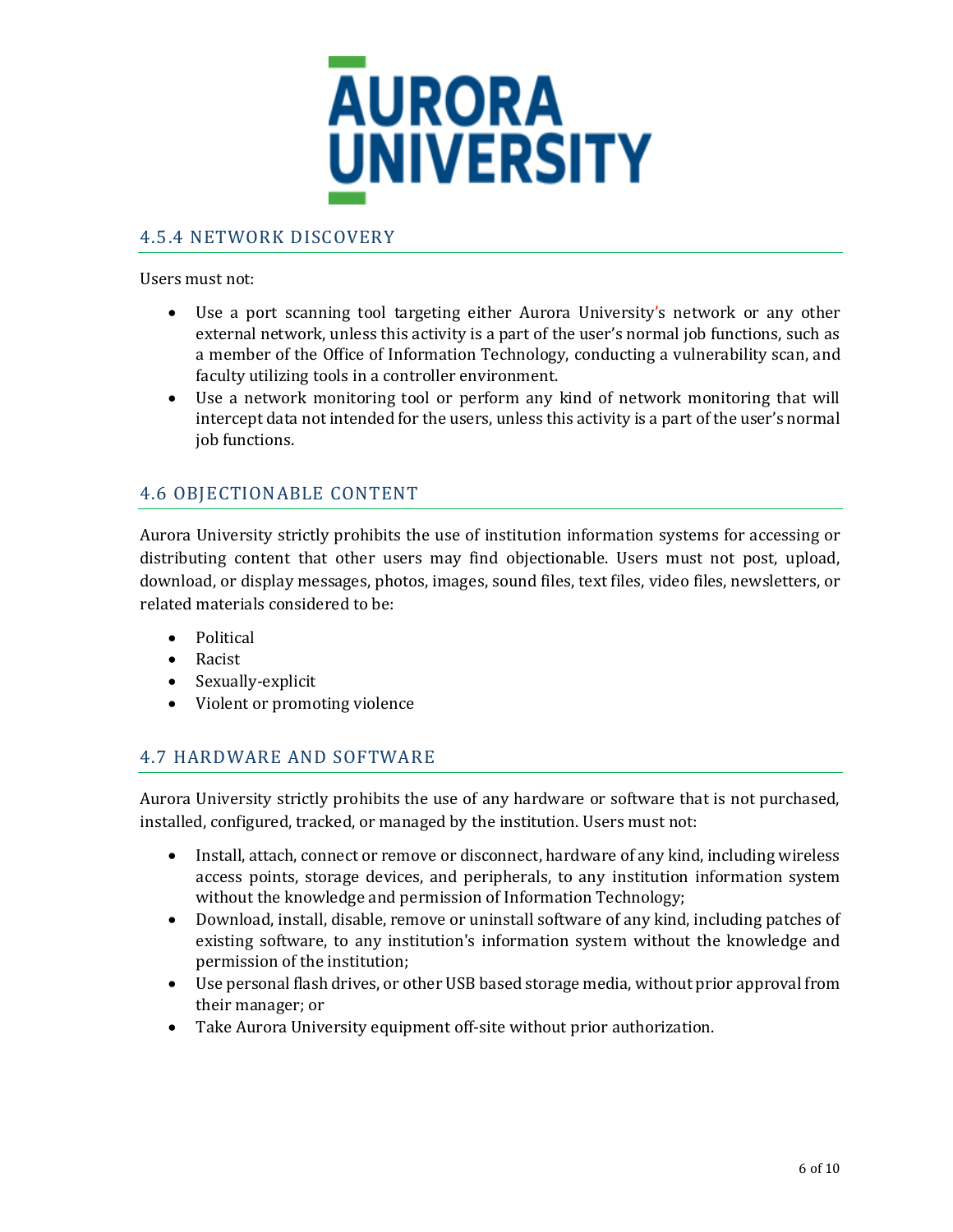

#### <span id="page-8-0"></span>4.8 MESSAGING

The institution provides a robust communication platform for users to fulfill its mission. Users must not:

- Automatically forward electronic messages of any kind, by using client message handling rules or any other mechanism;
- Send unsolicited electronic messages, including "junk mail" or other advertising material to individuals who did not specifically request such material (spam);
- Solicit electronic messages for any other digital identifier (e.g. e-mail address, social handle, etc.), other than that of the poster's account, with the intent to harass or to collect replies; or
- Create or forward chain letters or messages, including those that promote "pyramid" schemes of any type.

#### 4.9 REMOTE WORKING

When working remote, the user must:

- Be given explicit approval from Human Resources.
- Safeguard and protect any institution-owned or managed computing asset (e.g., laptops and cell phones) to prevent loss or theft.
- Not utilize personally-owned computing devices for Aurora University work, including transferring Aurora University information to personally-owned devices. Third party vendors and/or contractors will be required to reapply for VPN access annually. Prior to June 30 every year they will be notified to reapply for access, if the application is not received by July 1, access will be revoked.
- Take reasonable precautions to prevent unauthorized parties from utilizing computing assets or viewing Aurora University information processed, stored or transmitted on institution-owned assets.
- Not create or store confidential or private information on local machines unless a current backup copy is available elsewhere.
- Not access or process confidential information in public places or over public, unsecure networks.
- Only use approved methods for connecting to the institution (e.g. VPN).
- Explicit approval from ITS must be obtained prior to VPN Access being granted.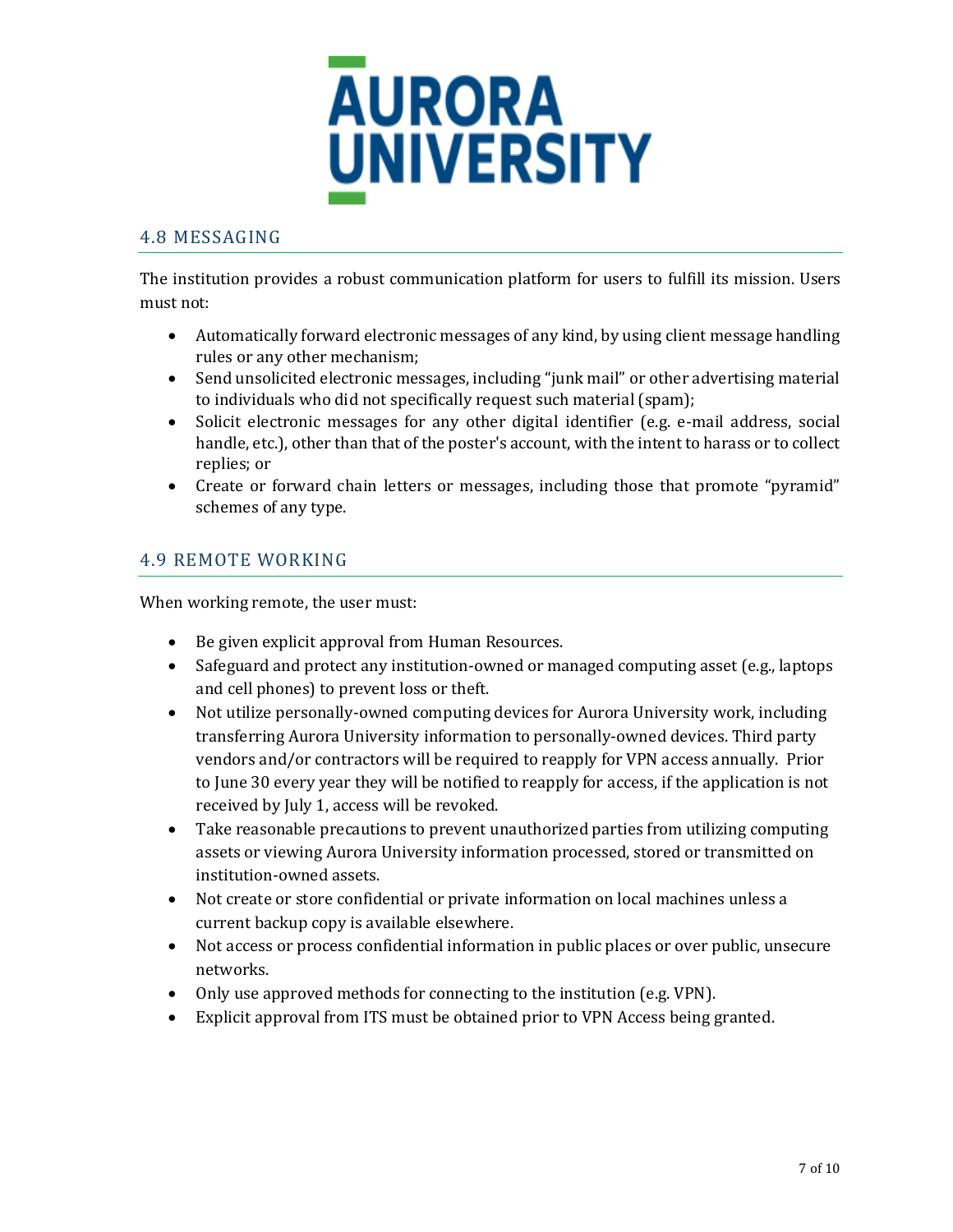

#### <span id="page-9-0"></span>4.9 OTHER

In addition to the other parts of this policy, users must not:

- Stream video, music, or other multimedia content unless this content is required to perform the user's normal business functions;
- Use the institution's information systems for commercial use or personal gain; or
- Use the institution's information systems to play games or provide similar entertainment.

## <span id="page-9-1"></span>5.0 ROLES AND RESPONSIBILITIES

Aurora University reserves the right to protect, repair, and maintain the institution's computing equipment and network integrity. In accomplishing this goal, Aurora University IT personnel or their agents must do their utmost to maintain user privacy, including the content of personal files and Internet activities. Any information obtained by IT personnel about a user through routine maintenance of the institution's computing equipment or network should remain confidential, unless the information pertains to activities that are not compliant with acceptable use of Aurora University's computing resources.

## <span id="page-9-2"></span>6.0 ENFORCEMENT

Enforcement is the responsibility of the institution's President or designee. Users who violate this policy may be denied access to the institution resources and may be subject to penalties and disciplinary action both within and outside of Aurora University. The institution may temporarily suspend or block access to an account, prior to the initiation or completion of disciplinary procedures, when it reasonably appears necessary to do so in order to protect the integrity, security, or functionality of the institution or other computing resources or to protect Aurora University from liability.

Users are subject to disciplinary rules outlined in the Employee Handbook, and other policies and procedures governing acceptable workplace behavior. The University reserves the right to impose discipline up to and including immediate termination, whenever management deems it appropriate to do so.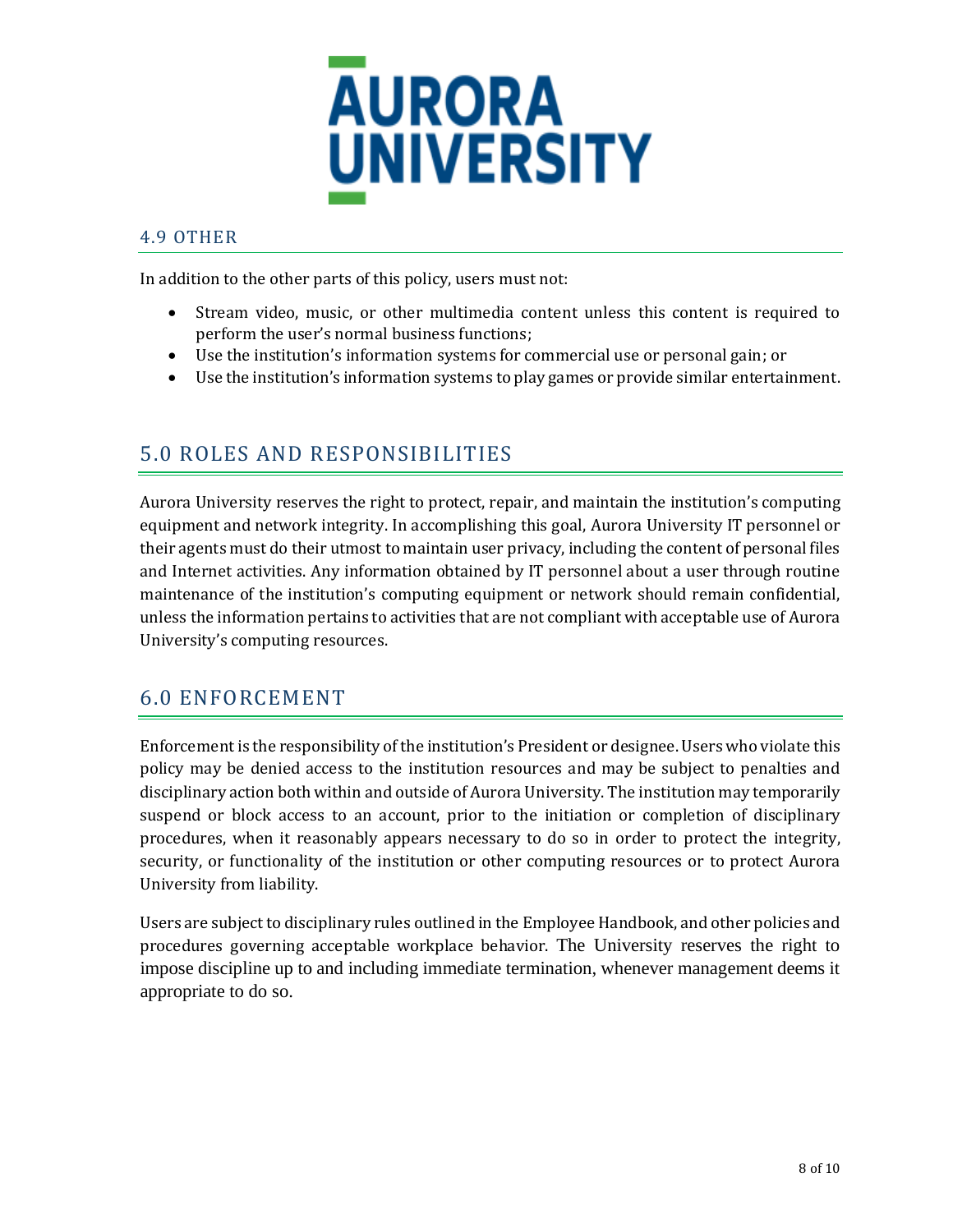

# <span id="page-10-0"></span>7.0 EXCEPTIONS

Exceptions to the policy may be granted by the Chief of Information Technology, or by his or her designee. All exceptions must be reviewed annually.

## <span id="page-10-1"></span>8.0 REFERENCES

- The Gramm Leach Bliley Act (GLBA)
- Family Educational Rights and Privacy Act (FERPA)
- Illinois State Information Security Breach and Notification Act (need to review)
- NIST 800-53
- FIPS-199
- PCI DSS 3.1
- Code of Ethics of the American Library Association

## <span id="page-10-2"></span>9.0 RELATED POLICIES

- Information Security Policy
- Data Classification Policy
- Data Classification and Handling Procedure

## <span id="page-10-3"></span>10.0 RESPONSIBLE DEPARTMENT

Information Technology Services

## <span id="page-10-4"></span>11.0 POLICY AUTHORITY

This policy is issued by the Chief Information Officer for Aurora University.

## <span id="page-10-5"></span>12.0 REVISION HISTORY

| <b>Version</b> | <b>Date</b> | <b>Author</b>                    | <b>Revisions</b>     |
|----------------|-------------|----------------------------------|----------------------|
| 1.0            | 03-07-2022  | <b>GreyCastle Security</b>       | <b>Initial Draft</b> |
|                | 05-26-2022  | <b>Aurora University</b><br>Team | Approval/Effective   |